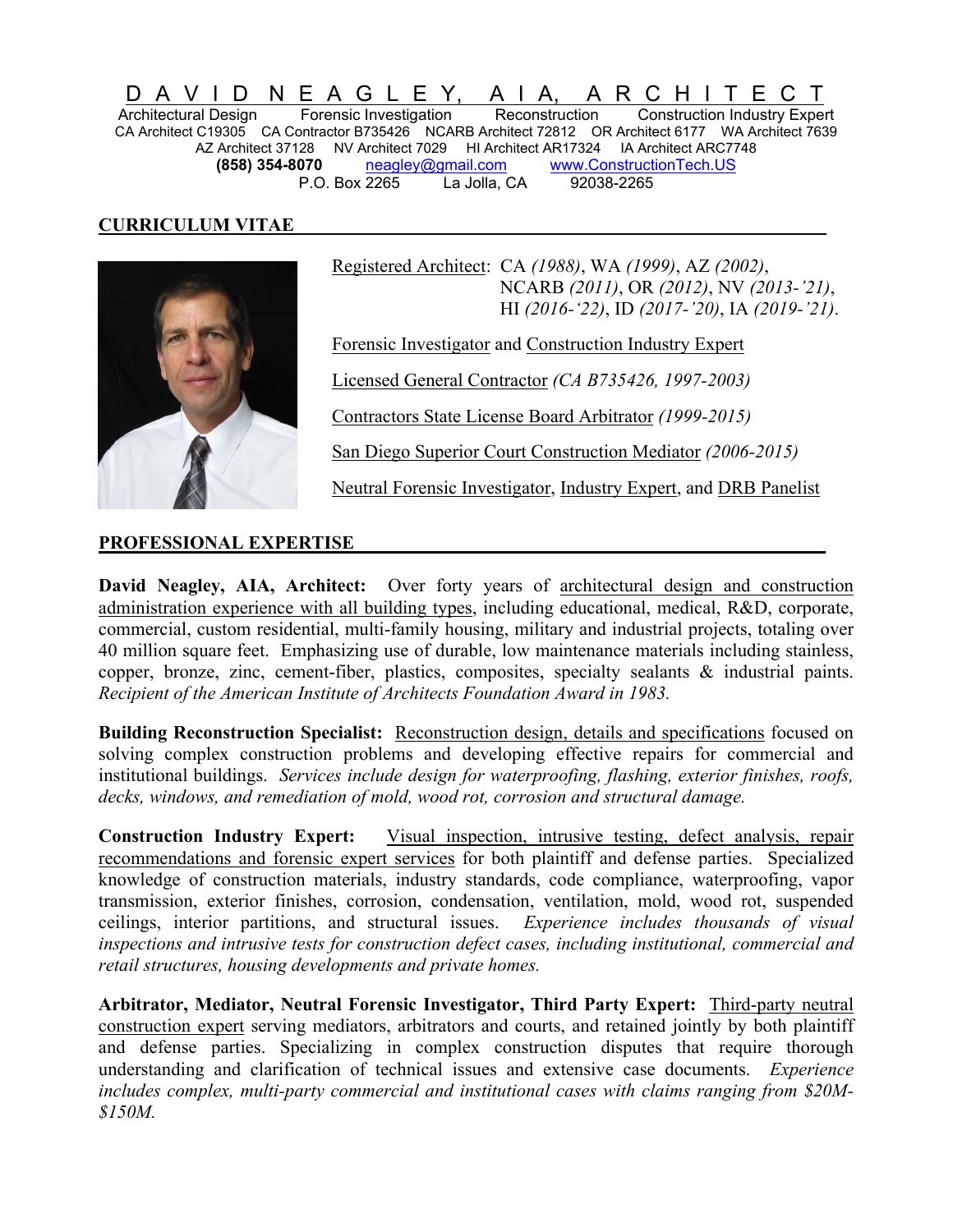## **EDUCATION & TRAINING:**

Master of Architecture, *University of Oregon, 1984.* Bachelor of Arts: Literature, Minor: Architecture, *Revelle College, UC San Diego, 1980.*

Mold Remediation Certification, *Environmental Testing & Technology, 2000.* Home Improvement Certification, *California Contractors State License Board, 1997.* Environmental Control Systems Teaching Fellowship*, University of Oregon, 1983-84.* Solar Energy Center, Eugene, Oregon, *Director, 1982-84*

Mediator Credential, *National Conflict Resolution Center, 2001.* Construction Defect Mediation, *Straus Institute for ADR, Pepperdine School of Law, 2001.* Legal Process for Construction Industry, *Institute of Conflict Management, 2000.* Construction Mediation Certification, *Institute of Conflict Management, 1999.* Construction Arbitration Certification, *Institute of Conflict Management, 1999.* Dispute Review Board Chairing, *Dispute Resolution Board Foundation, 2003.* Dispute Review Board Administration, *Dispute Resolution Board Foundation, 2003.* Construction Dispute Review Board Certification, *Institute of Conflict Management, 1999.*

### **CONSTRUCTION PROFESSIONAL LICENSING & ASSOCIATIONS:**

California Architect, #C19305, *licensed since 1988.* Washington Architect, #7639, *licensed since 1999.* Arizona Architect, #37128, *licensed since 2002.* National Council of Architectural Registration Boards Certificate #72812*, since 2011.* Oregon Architect, #6177, *licensed since 2012.* Nevada Architect, #7029, *licensed 2013-2021.* Hawaii Architect, #AR17324*, licensed 2016-2022.* Idaho Architect #AR986298, *licensed 2017-2020.* Iowa Architect, #ARC07748*, licensed 2019-2021.*

California General Contractor, #B735426, *licensed since 1997 (inactive since 2013).*

American Institute of Architects, *member since 1984.* Forensic Expert Witness Association, *member, 2008-10 Board Member, 2009-10 Secretary* Forensic Expert Witness Association, San Diego Chapter, *member, 2008-10 Vice President* Forensic Consultants Association, *member, 1999-2015.* American Architectural Manufacturers Association (AAMA), *member 2009-10.* Building Industry Association, Construction Defect Litigation Reform Task Force, *2002-03.* Building Industry Association, Best Management Practices Committee, *member 2003.* Precast Concrete Institute, *member 2010-11.*

#### **DISPUTE RESOLUTION PROFESSIONAL ASSOCIATIONS:**

California Contractors State License Board, *arbitrator, 2003-2015.* San Diego Superior Court, Construction Mediation Panel*, mediator, 2001-2015.* Arbitration Mediation & Conciliation Center, *panel member, 2002-2014.* National Conflict Resolution Center, *construction mediation panel member, 2004-2015.* Association for Conflict Resolution, San Diego Chapter, *President '02, Board Member '01-'03.* American Bar Association, *associate member, 2004-2015.* San Diego Bar Association, *associate member, 2001-2016.* Dispute Review Board Foundation, *member since 2004.* DRBF Annual Conference Presenter, '09: *"Widespread Use of DRBs in Vertical Construction".*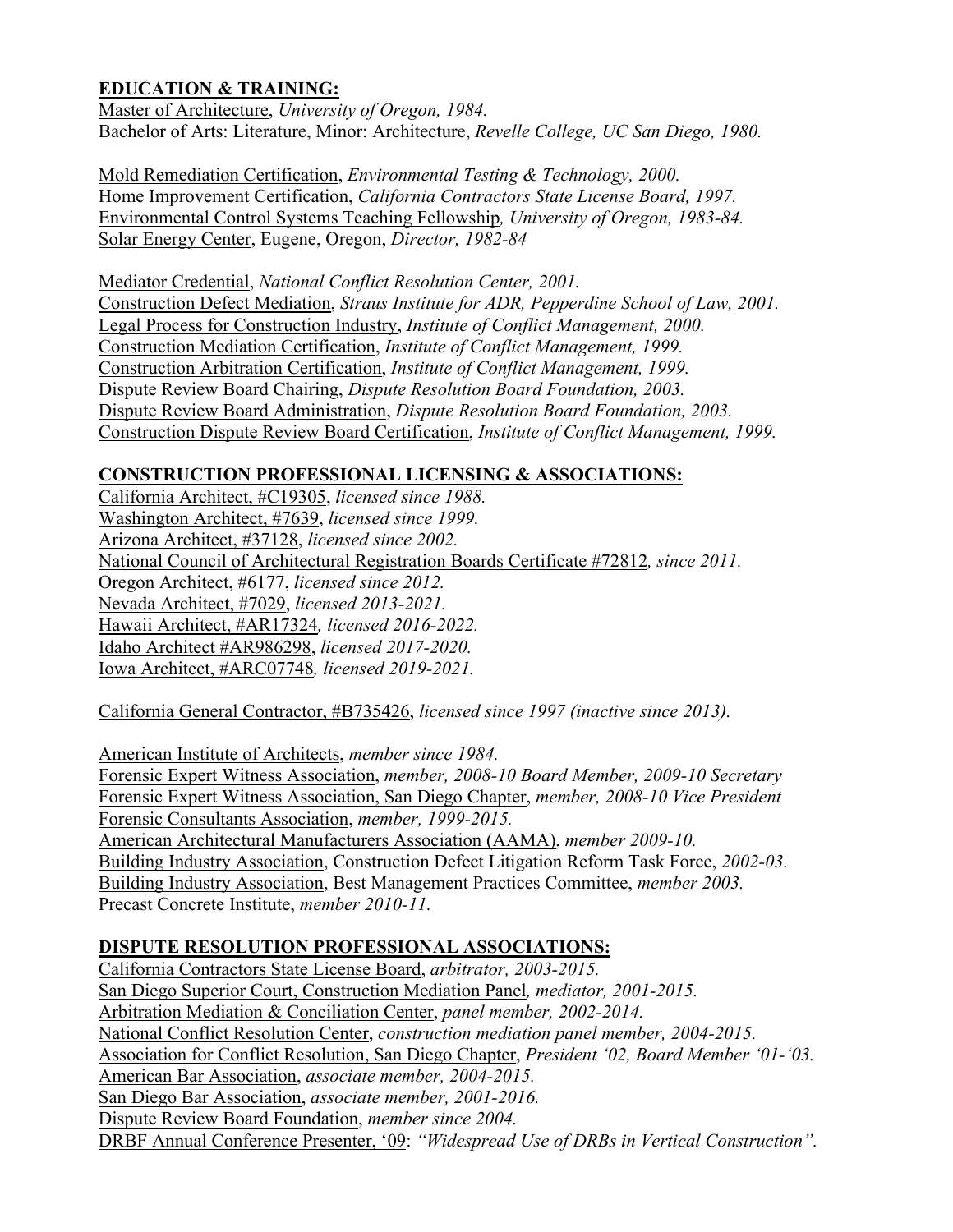## **CONSTRUCTION MEDIATOR & ARBITRATOR, CASE EXPERIENCE:**

*Mediated claims, and/or arbitrated hearings for over 165 construction cases, specializing in technical disputes related to building materials and processes:*

Credentialed Construction Industry Mediator, San Diego Superior Court Civil Mediation Program and National Conflict Resolution Center (NCRC).

Certified Construction Industry Arbitrator, California Contractors State License Board (CSLB).

### **FORENSIC INVESTIGATION & CONSTRUCTION EXPERT EXPERIENCE:**

World Headquarters: New 700,000 sf, 4-story corporate office building with claims related to industry standards, specifications, reinforcing, mockups, and concrete finish standards for Cast-in-Place, Class A, As Cast, Smooth Form, Exposed Concrete & Architectural Concrete, Beaverton, OR.

Exterior Siding: \$5.2M siding installation at a 191K sf, 6-building, 520-unit apartment project with claims regarding siding quantity, substitutions, penetrations and payment, Long Beach, CA.

Mold Contamination: New home with mold contamination & remediation issues, San Diego.

Habitability: Multiply homes on a rural property with claims re permits, habitability, San Diego.

Siding Project: New 7,230 sf luxury home with claims re siding installation, La Jolla.

Medical Clinic: 6,700 sf addition to an existing clinic & outpatient facility with mechanical system issues, San Diego.

Mixed-Use Building: Construction issues at a 42-unit residential/commercial building, Glendale.

Historic Office Building: Historic 5-story, 40,000 sf 1949 office building with water intrusion, elevator and mechanical issues, South Central Los Angeles.

Commercial Office Building: New 6-story, 57,000 sf office building including 4 floors of parking with water intrusion, mechanical piping, window and door issues, Los Angeles.

Car Dealership: Water intrusion and expansion joint claims at a new dealership, Bay Area.

Excavation Damage: Damage to a historic 1,500 sf, 2-story 1928 home due to excavation and soil compaction for a neighboring multi-unit residential structure on the beach, Oceanside.

View Access: View impairment due to new construction at a coastal community, Dana Point.

Mixed-Use Center: New 4-story complex with 30 residential units and commercial kitchen and restaurant, with elevated walkway, paint, door, window & weatherproofing claims, Chula Vista.

Casino: \$35M casino gaming hall project with multi-\$M claims re change orders and structural support of framing, utilities & finishes, with successful arbitration finding on all counts, Idaho

Hospital: New 5-story hospital with water intrusion, insulation and siding claims, Oregon.

View Obstruction: View impairment due to construction at a coastal community, Laguna Hills.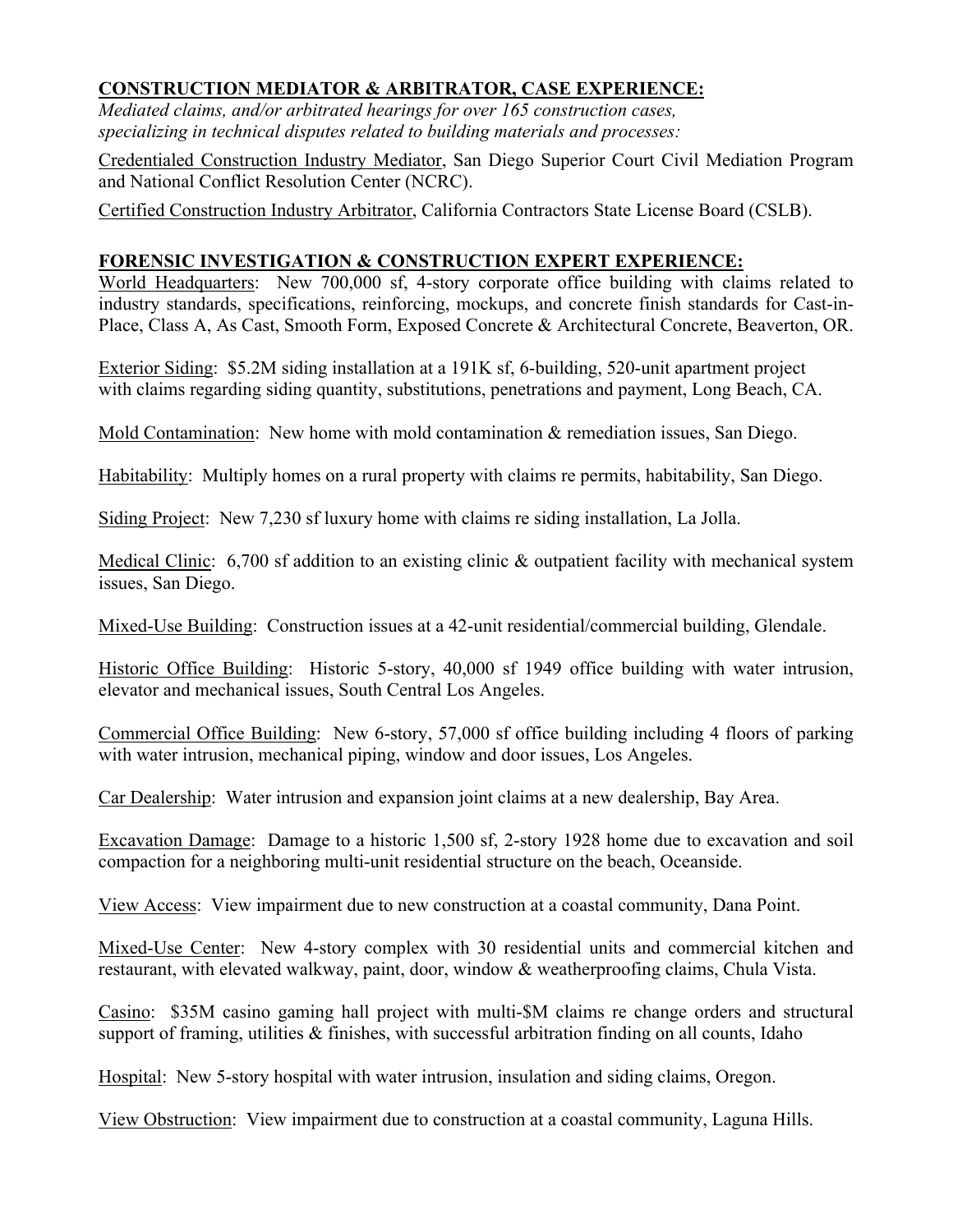Airport Rental Car Center: New 2M sf, \$316M, 5K car facility with expansion joint claims, San Diego Lindbergh Field.

Ocean View Deck: Correction of Civil Penalty Notice & Order for non-compliant view deck constructed without permits within side setback, rear setback and slope easement, La Jolla.

New Hotel: A new four-story, 88-room hotel with delay & construction issues, Hood River.

Medical Center: Personal injury claim related to sidewalk, driveway and curb issues at a 375-bed hospital, Los Angeles.

New Hotel: A new five-story, 184-room hotel with delay & water intrusion issues, San Diego.

Bayfront Hotel: A remodeled 252-room hotel with exterior EIFS finish system issues, SF.

Commercial Garage & Loading Dock: Reconfiguration of post-tensioned concrete structural beams, fire protection, plumbing, electrical and communication utilities to provide additional clear height for truck access at a 25,000 sf garage in a \$475M shopping center complex, LA.

Residential Highrise: 23-story, 280,000 sf residential condominium complex with roofing, waterproofing, drainage, planter, canopy, swimming pool and concrete panel issues, San Diego.

Dental Clinic: 860 sf, 1-story dental surgery, lab & office suite with water intrusion, mold contamination, roof/plumbing leaks, & improper isolation of mold remediation work, San Diego.

Structural Collapse: 2-story retail store with 1,200 sf upper floor joist framing system collapse resulting from inadequate construction, water intrusion and significant live loads, San Diego.

High School: 30K sf, three-story, \$7M historic 1906 high school reconstruction project with rain intrusion, mold, dryrot & water damage from failure to protect construction work, San Francisco.

Manufacturing Facility: 500,000 sf semiconductor fabrication cleanroom with air filtration system construction material compatibility issues.

Hospital: New 500,000 sf, 5-story hospital and emergency department with water intrusion resulting from design & construction issues at roofs, windows and exterior finishes, San Diego.

Beachfront Excavation: Continuous vibration & ground movement monitoring during pile-driving, excavation & retaining wall construction at a \$35M ocean-front custom home, Del Mar.

High School: New 30,000 sf, \$60M school with construction defect & delay issues, San Diego.

National Insurance Company: 60,000 sf, two-story open-plan office building with issues related to interior partitions, mechanical ductwork insulation, & fire-ratings, Oregon.

Hospital: Construction defect issues at a new, 4-story, \$80M, 85,000 sf, 600-bed hospital expansion & remodel with new emergency department, including 300 change orders totaling \$16M, 160 RFI's, 3,000 defect issues, 30-month delay & \$6M claim, Los Angeles.

University Parking Structure: 9-floor, 250K sf oceanfront parking structure with failed channel glass cladding due to use of non-corrosion-resistant wire glass reinforcement, San Francisco.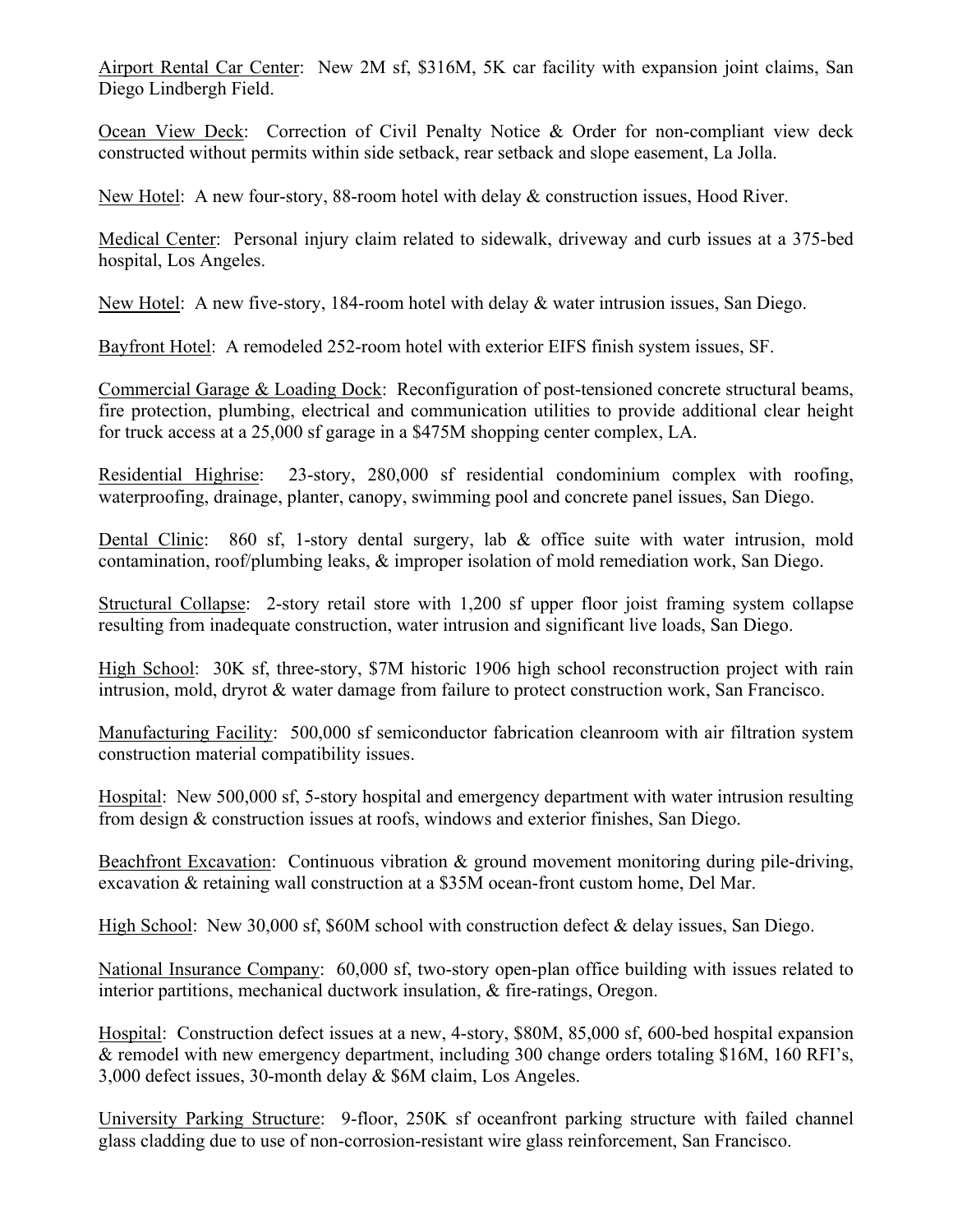Electric Substation Explosion: Shockwave & projectile damage at commercial bldgs, Las Vegas.

Elementary School: Seven building project with water vapor emission, concrete slab admixture, vapor barrier, grading, water table, resilient flooring & carpeting issues, Sacramento.

Agency Permit Process: Custom home with construction permit civil rights claim, Beverly Hills.

Retail Kiosks: National consumer electronics company class-action vs. national retail company.

Condo Life-Safety: 4-building, 114-unit, 3-story condominium complex with systemic omission of required fire-blocking during original construction, LA.

Public Library & Community Center: Four-building, 56,000 sf, \$48M LEED gold project with exterior finish, window, sliding door, water intrusion, delay and submittal issues, Bay Area.

Beach Condominiums: 9-building mixed-use project including 139 residential units, retail storefronts and elevated wood walkways with water intrusion, mold & corrosion issues, La Jolla.

Emergency Hospital: 172,000 sf medical facility with water leaks, flashing, stucco & window issues, \$400K/day loss of use, and full containments in active emergency rooms, Sacramento.

National Software Headquarters: 400,000 sf, two-story open-plan office building with suspended ceiling, soffit, lateral bracing, and interior partition issues, Springfield, Oregon.

Highrise Condominiums: Two 20-story residential towers (320 units total) with precast concrete cladding, vapor retarder, condensation, draft-stop, drywall and water intrusion issues, Seattle.

Casino: 225,000 sf gaming facility with suspended ceiling, stucco, flashing, EIFS, exiting, framing, water intrusion, lateral bracing & potential \$650M loss of use issues, North California.

Medical Clinic: 2-story, 12,000 sf Veterans Administration cancer treatment center with flashing, window, roof, slab, stucco, water intrusion, mold and asbestos issues, Sacramento.

Nanotechnology Facility: 3-story, \$27M university research building with stucco, stone cladding, window flashing and water intrusion issues, Santa Barbara.

College Sports Facility: \$20M, 5-bldg athletic facility with delay & technical issues, San Diego

National Insurance Call Center: 250,000 sf office bldg with coating & corrosion issues, Poway.

City College Student Center: New 68,000 sf student center with seismic joint issues, San Jose.

High School: \$40-million, 153,000 sf, five-building high school stalled during construction with framing, ventilation, condensation, mold damage and delay issues, Santa Cruz County.

Shopping Center: \$9M, 162,000 sf shopping center stalled during construction, Scottsdale, AZ.

Housing Class-Action: Siding & weather barrier issues at a 123-home development, Merced.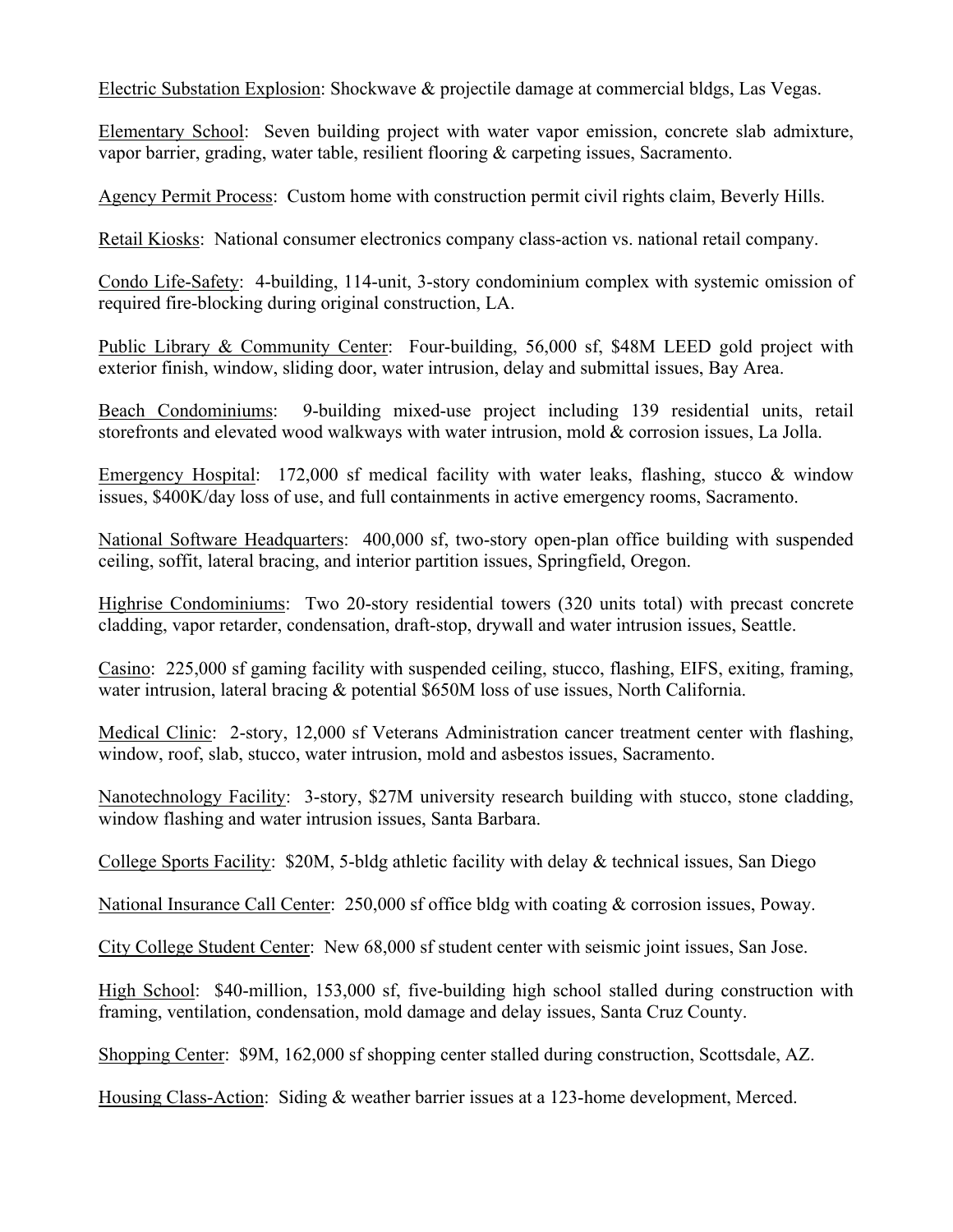## **PERSONAL INJURY CASE & LIFE-SAFETY PROJECT EXPERIENCE**

Head Injury: Retained 3/17/22 by attorney for plaintiff resident re head injury from falling portions of the concrete structure within an apartment building, Los Angeles, CA.

Motorcycle v. Trench Plate: Retained 3/11/22 by attorney for plaintiff motorcyclist estate re fatality resulting from improper trench plate installation on city street, Los Angeles, CA.

Exterior Stair Fall: Retained  $3/1/22$  by attorney re slip & fall injury at hotel exterior stair with improper handrail design & tread safety markings, & improper drainage onto stair. San Diego, CA.

Stair Fall: Retained 3/1/22 by attorney for defendant homeowner's insurance company re injuries resulting from a fall in an interior stair, Santa Clarita, CA.

Restroom Fall: Retained 1/18/22 by attorney for defendant Seafood City Market re fatal slip & fall injury in restroom, Chula Vista, CA.

Child Drowning: Retained 12/29/21 by attorney for plaintiff victim's family regarding inadequate pool enclosure that resulted in visiting child's drowning, Valley Center, CA.

Pedestrian Injury: Retained 12/10/21 by attorney for plaza pedestrian injured by improperly designed tree grate, Las Vegas, NV. Retained 12/xx/21 by plaintiff regarding shoulder injury due to defective tree grate and improper warning markings, Las Vegas, NV.

Pedestrian Injury: Retained 11/18/21 by attorney for defendant regarding vehicle injury at a shared apartment building driveway apron, Sherman Oaks, CA.

Eye Loss: Retained 11/18/21 by attorney for aintiff regarding facial injury & eye loss due to improperly designed and constructed single-riser stair at a retail store, Glendale, CA.

Vehicle Fatality: Retained 8/11/21 by attorney for vehicle driver killed while entering a highway where a non-compliant 6' tall landscape hedge obscured view of oncoming traffic in a code-required Clear Sight Visibility Triangle, Gilmer, TX.

Ceiling Collapse: Retained 6/24/21 by attorney for apartment renter to address improper roof repairs that resulted in collapse of a shower ceiling collapse and significant head injuries at a 6-unit apartment building, Alhambra, CA.

Hand Laceration: Retained 6/23/21 by attorney for apartment renter with severe hand lacerations from a casement window that had been improperly screwed closed by maintenance personnel when installing window screens, La Brea, CA.

Construction Collapse: Retained 3/17/20 by attorney for defendant School District re injuries sustained by construction worker in a temporary classroom collapse during relocation, Newhall, CA.

Residential Premises Liability: Retained 1/18/20 by attorney for plaintiff renter re personal injuries sustained due to improper exterior stair design and construction, San Francisco, CA.

Community Premises Liability: Retained 1/17/20 by attorney for defendant resident re neighbor's personal injury sustained in fall due to construction materials in path of travel, Clark County, NV.

Commercial Premises Liability: Retained 12/5/19 by attorney for defendant construction materials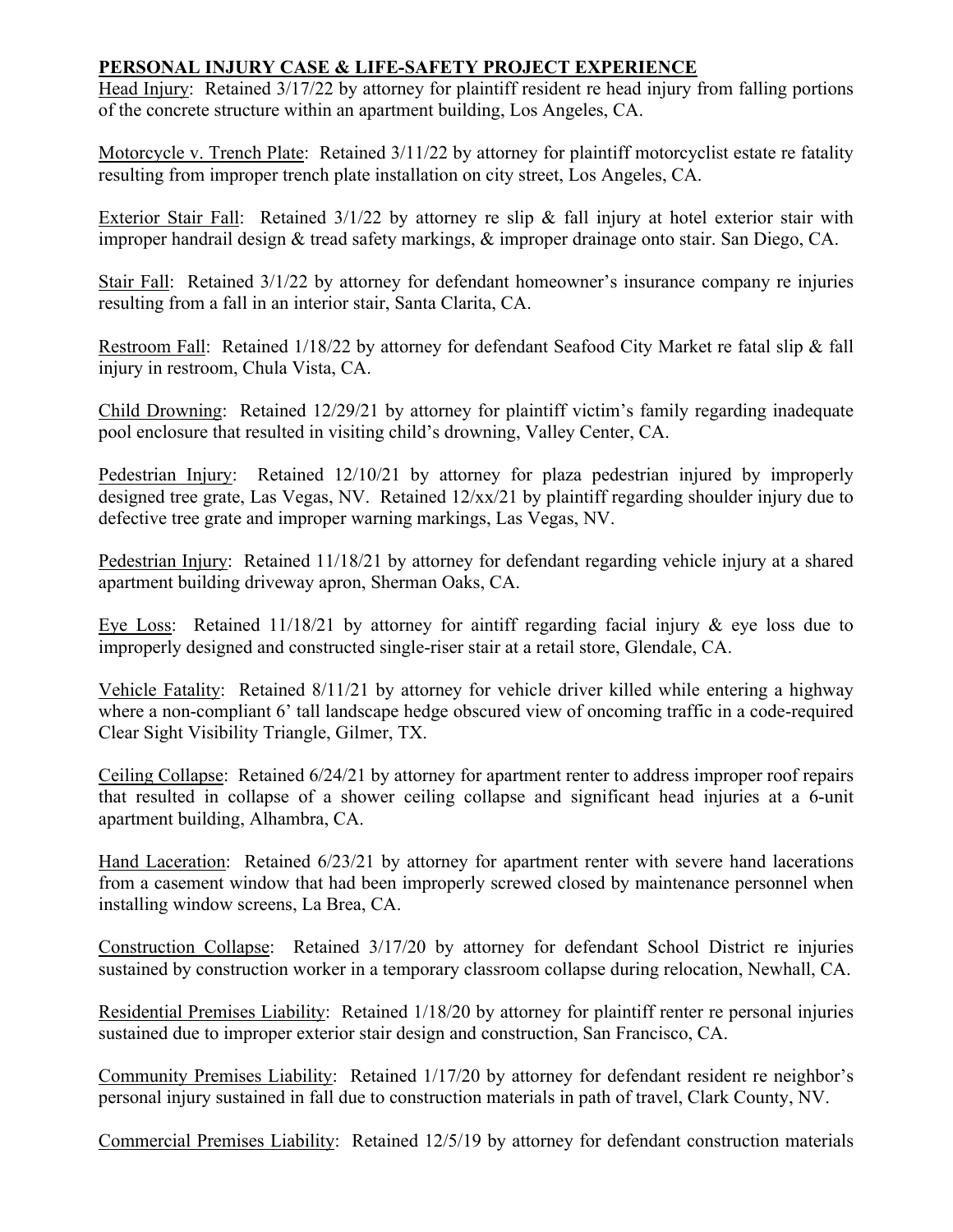supplier re personal injuries sustained in a fall at a concrete washout facility, Los Angeles, CA.

Wall Collapse: Retained 9/5/19 by attorney for double personal injury case due to collapse of a classroom wall while under construction, San Francisco, CA.

Street Drainage Grate: Retained 8/7/19 by attorney for defendant City re injuries sustained when a bicyclist crashed due to wheel lodging in a street drainage grate, Inglewood, CA.

Residential Community Crosswalk: Retained 3/23/19 by attorney for defendant HOA of residential community where a young child was struck and killed in a crosswalk, California.

Roof Access Ladder: Retained 3/18/19 by attorney for retail center contractor re building repair person injury from a 1-story fall through a roof hatch from top of roof access ladder, Tucson, AZ.

Vehicle Collision with Store: Retained 1/28/19 by attorney for defendant architect of Big Box retail store re vehicle crash through safety bollards resulting in 3 deaths & multiple injuries, Pella, Iowa.

Fall From Window: Retained 1/18/19 by attorney for defendant maintenance company that modified  $6<sup>th</sup>$  floor condominium window where a child subsequently fell & died, Los Angeles.

Hospital Entry Stair: Retained 10/22/18 by attorney for plaintiff building user injured in a fall on a non-compliant grand staircase in a new hospital lobby, Portland, Oregon.

Parking Lot Sinkhole: Retained 11/21/17 by attorney for plaintiff customer injured by stepping into a small sinkhole in the parking lot of a Big Box retail store, Carmel Ranch.

Glass Wall: Retained 9/6/17 by attorney for plaintiff customer with severe eye injuries from impact with unmarked full-height glass wall, Tustin.

Bicycle Lane: 8/11/17 by attorney for plaintiff cyclist injured at bike lane asphalt disrupted by a series of invasive tree roots, Aliso Viejo.

Hospital Emergency Entrance Curb: Retained 4/27/17 by attorney for defendant (County of LA) regarding injury from stepping from high curb into ambulance turnaround area.

Shopping Center: Retained 11/3/16 re injury & death from 4-story multi-person fall due to guardrail corrosion & improper repair at 4,000-space parking garage in 2M sf shopping mall, Honolulu.

Hotel Entry Stairs: Retained 4-6-15 by attorney for plaintiff re injuries resulting from improper exterior door, stairway & exit path design at a national hotel chain assembly hall, Newport Beach*.*

Rental Property Porch: Retained 5/9/14 by attorney for plaintiff with extensive head injuries from fall from a residential rental property front porch with inadequate guardrail height, San Diego*.*

University Basketball Court: Retained 8/20/13 by attorney for top 50 national architecture firm defendant re personal injuries at an indoor university gymnasium basketball court, Los Angeles*.*

Hotel Sinkhole: Retained 7/24/13 by attorney for plaintiff injured by falling into a sinkhole resulting from improper construction at national hotel chain property, Twentynine Palms*.*

Elementary School Window: Retained 12/14/11 by attorney for school district defendant regarding student injuries resulting from impact & breakage of a non-tempered classroom window, La Mesa*.*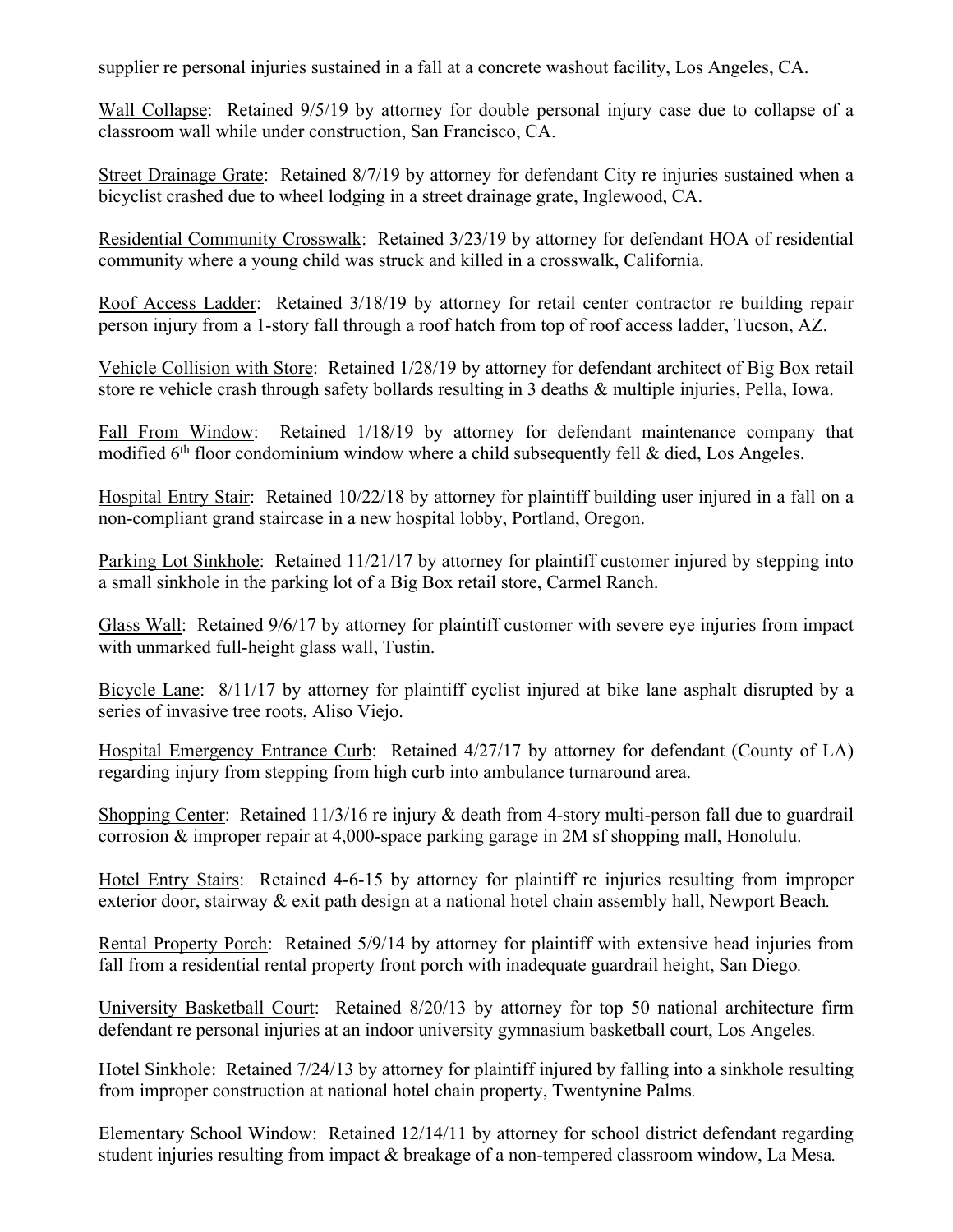#### **RECONSTRUCTION DESIGN EXPERIENCE:**

High School: 2,100 sf exterior walkway repair of water intrusion & wood rot issues, Escondido.

Office Building: 4-story, 250,000 sf office building repair of exterior insulation finish system (EIFS), window flashing, roofing, roof decks, parapets, flashing and sealants, San Diego.

Medical Offices: 4-story, 85,000 sf medical/dental/eye surgery building, reconstruction of marble tile cladding, weather barrier, stainless steel flashing, parapet, windows & walls, La Jolla.

Nightclub: Retroactive permit & ADA repairs at a 5,000 sf club cited by City Atty, San Diego.

Seismic Retrofit: 1,660 sf addition & seismic retrofit at a 2-story tilt industrial bldg, Escondido.

Accessory Dwelling Unit: Retroactive approval for two 9-year old unpermitted units, Oceanside.

Retail Center: Retroactive permit for a 1960's bldg using archaic fire assemblies, Pacific Beach.

Condos: Reconstruction of roofs, stairs, balconies, carports at 78 units in 14 bldgs, San Diego.

Beach Condo Life-Safety: \$70K emergency shoring & structural repair at a 4-story ocean-front condo stair tower, with new vestibules, shear panels, flashing and dryrot repairs, Oceanside.

Curtainwall Glazing: 15,000 sf glazing system sealant repair & replacement, Carmel Mountain.

Condominiums: \$734K reconstruction of roofs, windows, balconies at 72 condos, Chino Hills.

Townhomes: 11 bldg, 120-unit reconstruction of roofs, skylights, stairs, balconies, Santee.

Beach Condominiums: \$2M reconstruction of balconies, roofs, guardrails, elevated walkways, windows, siding, mold & structural repairs at a 4-story, 106-unit oceanfront condo, La Jolla.

# **ARCHITECTURAL DESIGN EXPERIENCE:**

Student Center: New 160,000 sf, \$19M complex, w bookstore, theater & ballroom, UCSD.

College Bookstore & Classrooms: 11,000 sf, two-story expansion of existing bookstore, plus a 7 bldg, 31,000 sf, \$530K classroom & lab remodel, San Marcos.

Community Library: 5,000 sf addition w/ 1950's imagery & daylighting, San Diego.

Diabetes Institute: 20,000 sf, \$2.6M, 4-story Scripps Hospital research facility, La Jolla.

Community Health Center: 9,000 sf, 4-phase medical facility expansion, Barrio Logan.

Medical Testing Corporation: 45,000 sf, 2-story tilt-up & curtainwall R&D bldg, La Jolla.

Engineering R&D: 65,000 sf, 2-story tilt-up facility with 10,000 sf highbay, Sorrento Mesa.

County Social Services Department: 39,000 sf office in converted bowling alley, Lemon Grove.

Technology Headquarters: 160,000 sf, 1-story tilt-up light manufacturing facility, Sabre Springs.